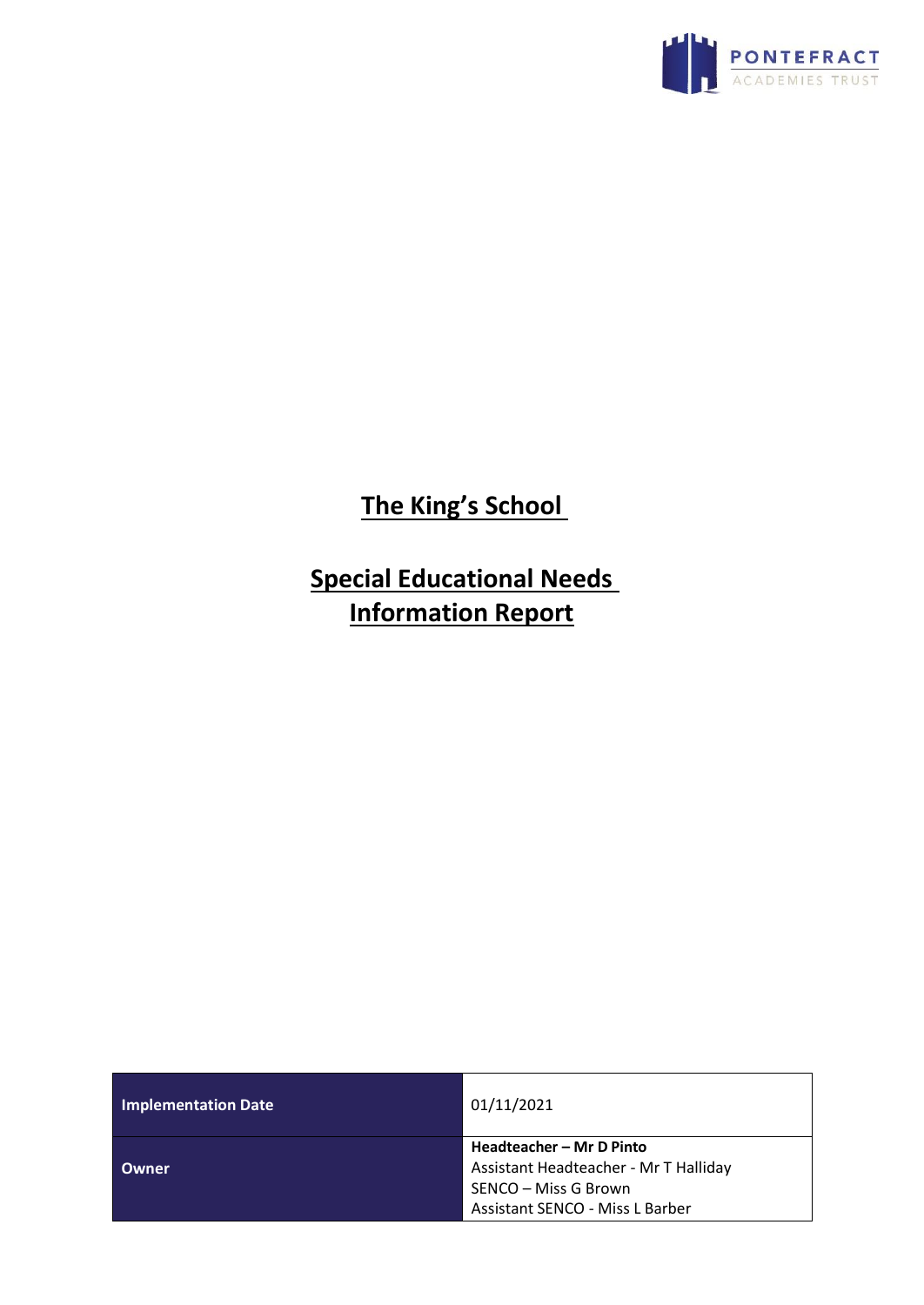

We hope that parents/carers of current and prospective students find the following information helpful and we encourage all interested parties to contact the school for more information.

## **We provide for the following kinds of Special Educational Needs (SEN):**

We are highly inclusive, passionate and dedicated to ensuring that all of our students meet their full potential. In practice this means that we work hard to ensure that all students receive a broad and balanced curriculum, whilst providing individual support and targeted interventions where they are needed.

We are committed to providing an inclusive education that creates an ethos, environment and culture that is sympathetic to, and understanding of, the issues involved in providing a fair and appropriate education for students with Special Educational Needs or Disability. In order to create a fully inclusive school we aim to:

- Educate children and young people in a mainstream setting.
- Value equally all students.
- Highlight that all teachers are teachers of students with Special Educational Needs and Disabilities.
- Differentiate so that all students have access to a broad, balanced and relevant curriculum that meets their needs.
- Take into account the views of the child.
- Promote a co-operative partnership with parents/carers.
- Support the work of the Local Authority and external providers so that the child's full potential can be reached.

### **We identify and assess pupils with SEN using the following methods:**

The progress of all of our students is reviewed every half term. A decision to provide additional support to a student is based on a variety of factors.

The class teacher will plan and liaise with the SEND department to ensure that students with SEND make academic and personal progress. The SENCO works closely with the SLT to identify students who are not making expected progress and regularly reviews the personalised targeted support offered through termly focus meetings. We regularly discuss individual student performance and any barriers to learning, and through these conversations students may be identified to be evaluated for SEND needs.

Students are referred to the SEND department via the Cause For Concern process. These students are placed on a monitoring list and 'in house' strategies are deployed in a needs led manner. If appropriate, guidance from external agencies may be sought in order to validate a SEND need. Students may be placed on the SEN register at any stage of their school journey dependent on their need at any given point. Pupils can remain on or be removed from the register at any time.

If a student is receiving additional support which is above and beyond Quality First Teaching, a Pen Portrait is generated. Parents/carers, students and any external agencies are invited to review this document on a termly basis.

If evidence suggests that a student's needs are unable to be met, a My Support Plan is generated. This document is applied and reviewed three times before submission for statutory assessment. In instances where little impact is made, despite all possible interventions and support, it may be required to proceed to an Education Health and Care Plan (EHCP). The progress of students with an EHCP is reviewed annually.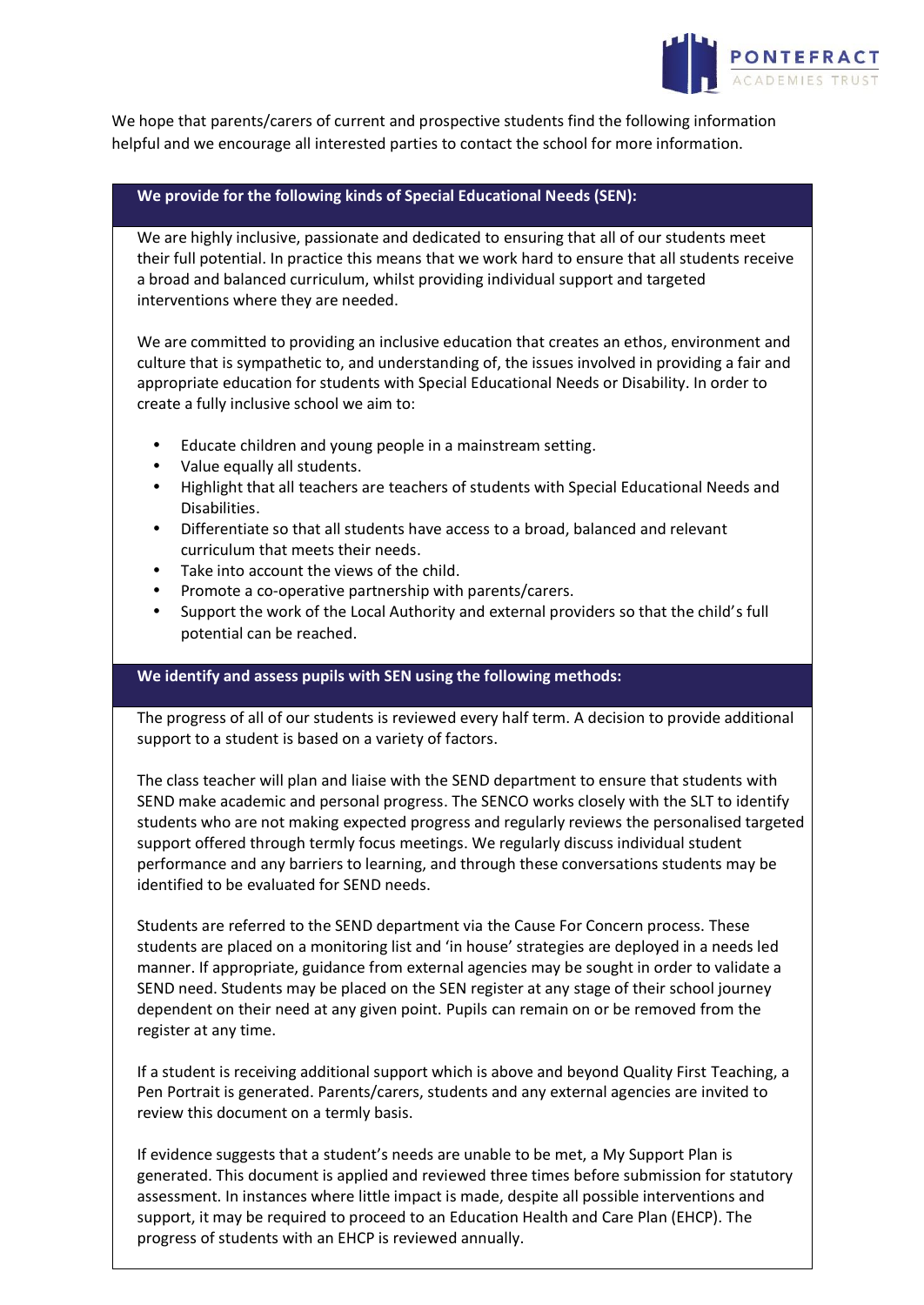

### **We evaluate the effectiveness of our SEN provision in the following ways:**

The school identifies student support as waves of provision to meet SEND needs. This SEND support takes the form of a four-part cycle (assess, plan, do, review). Through this cycle, actions are reviewed and refined as understanding of a student's needs and the support required to help them secure good outcomes increases. This is known as a graduated approach.

- Inclusive Quality First Teaching underpins all learning at Wave 1 which is for all students, including those with Special Educational Needs.
- Wave 2 Provision is 'additional to' and usually forms part of small group work interventions for 'some' students.
- Wave 3 Provision is 'different from' where interventions are on an individual basis. Intervention Provision is tracked regularly and termly inclusion meetings take place to discuss all SEND students' progress.

## **Our arrangements for assessing and reviewing the progress of students with SEN are as follows:**

The SENCO works closely with class teachers and the SLT to oversee the support and progress of every student. SEND Focus Meetings take place termly and involve the Headteacher, Deputy Headteacher, Assistant Headteacher, SENCO and Key Stage Leader. The purpose of the Focus Meeting is to review academic progress, personal progress and attendance.

Colleagues at The King's School work together to meet the needs of all students with SEND. Through regular CPD opportunities, INSETs and weekly SEND drop in sessions, our practitioners keep up to date with relevant practices and recognise that every teacher is a teacher of SEND. Assessing and reviewing student progress is embedded in our whole school A&I cycle.

- For all SEND students Pen Portraits are reviewed three times a year with the student and/or their parent/carer.
- EHCPs are reviewed annually in an annual EHCP Review Meeting. Interim reviews are held as and when required.
- MSPs are reviewed termly with the opportunity to apply for statutory assessment following three review points.

#### **Our approach to teaching students with SEN includes:**

The class teacher will oversee, plan and work with students with SEND within their class to ensure that progress is made within every area. This is referred to as Quality First Teaching (QFT).

We have a strong focus on QFT, alongside a broad and balanced curriculum for SEND students. Through our weekly CPD package we have covered in detail key topics on differentiation, the effective implementation of Pen Portraits and the implementation of reasonable adjustments. Alongside this, specific training sessions have been held in areas inclusive of but not limited to:

- ELSA
- Ruth Miskin Literacy Intervention
- Downs Syndrome
- Accelerated Reader
- WISENDSS Bespoke Interventions

We work closely with outside agencies and implement strategies given to us to aid the progress of students. In addition to this we have a strong culture of collaboration across our Trust of schools and hold regular network meetings to share good practice.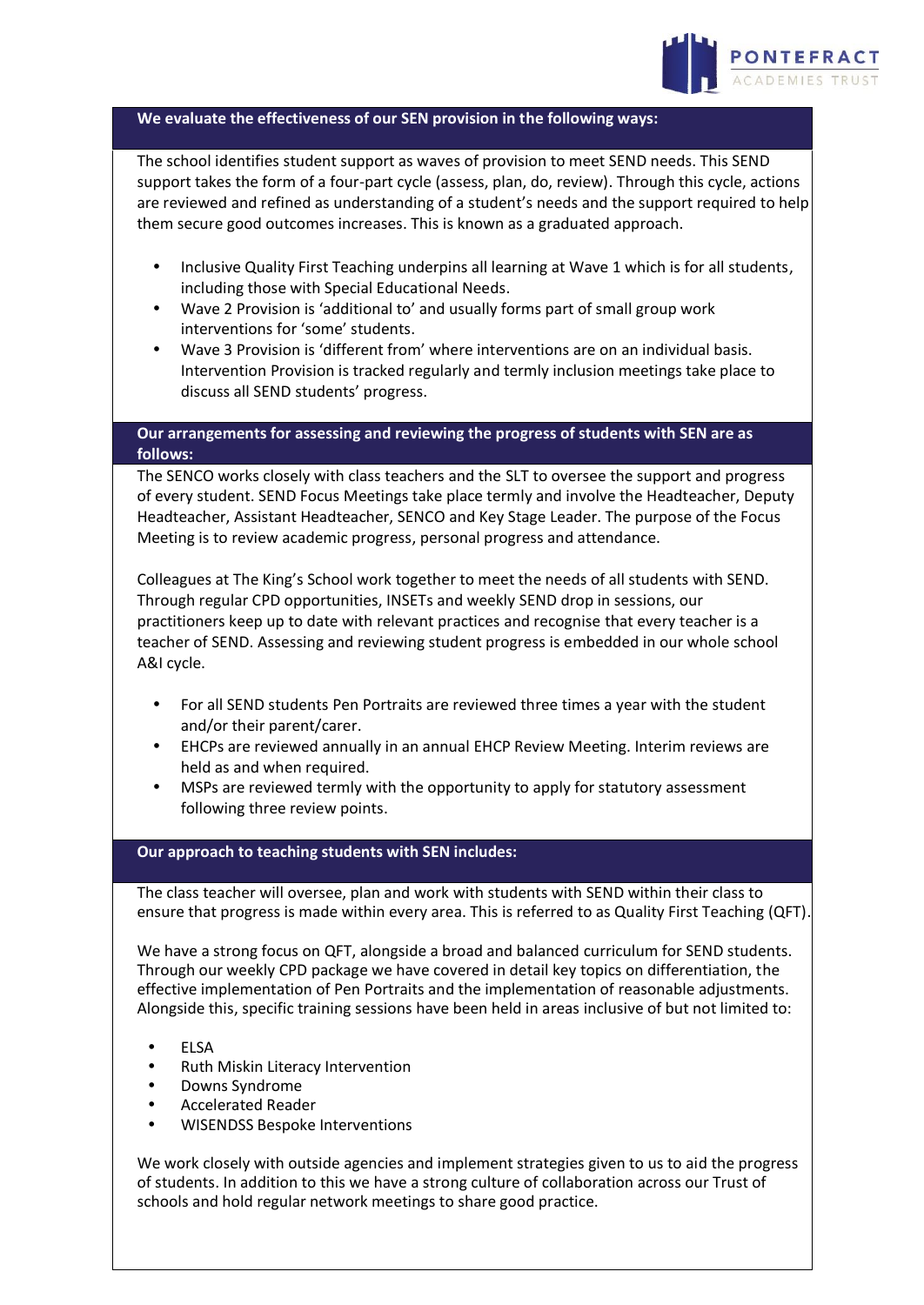

#### **We adapt the curriculum for students with SEN in the following ways:**

We operate a WAVES system of support depending on a child's needs and whilst quality first teaching is at the forefront of everything that we do, we do have flexibility in our curriculum to offer specific interventions where they are needed to support a child's development. These include a bespoke literacy support pathway for up to three lessons a week in KS3 which has a strong focus on the development of reading skills as we recognise this is one of the key barriers to students fully accessing the wider curriculum.

We provide a variety of interventions for our SEND students. These are inclusive of but not limited to:

- Fresh Start Reading and Phonics Support
- Handwriting
- QWERTY
- Social Skills
- Emotional Literacy Support
- Speech and Language Therapy
- WISENDSS Bespoke Interventions

**We enable pupils with SEN to engage in the activities of the school, together with children who do not have SEN, in the following ways:**

SEND students are well-represented in co-curricular across a range of activities. Attendance at and participation in co-curricular is in line with the percentage of SEND students as a whole.

We offer a broad co-curricular programme to all year groups and all student groups which covers sports, arts, academic achievement and practical skills. We ensure that students are able to participate in all curricular, co-curricular and wider community experiences owing to the following:

- Co-curricular activities are supported by teachers and LSAs.
- Staff ratios are planned according to student need.
- SEND students are invited to attend and take part in activities in the wider community.
- Parents/carers of vulnerable and SEND students are encouraged to volunteer time to help with the activities in the wider community.
- Students are invited to attend co-curricular activities that support local and national charities and surroundings.
- Risk assessments are put in place where needed, to ensure pupils are safe during sporting tournaments and school trips.
- We work closely with services selected by the Trust to ensure that we are able to transport students with SEND.
- We work closely with a number of external agencies off site to ensure that the experiences are accessible and inclusive.
- Parents/carers are consulted prior to trips/activities and advised of any special arrangements.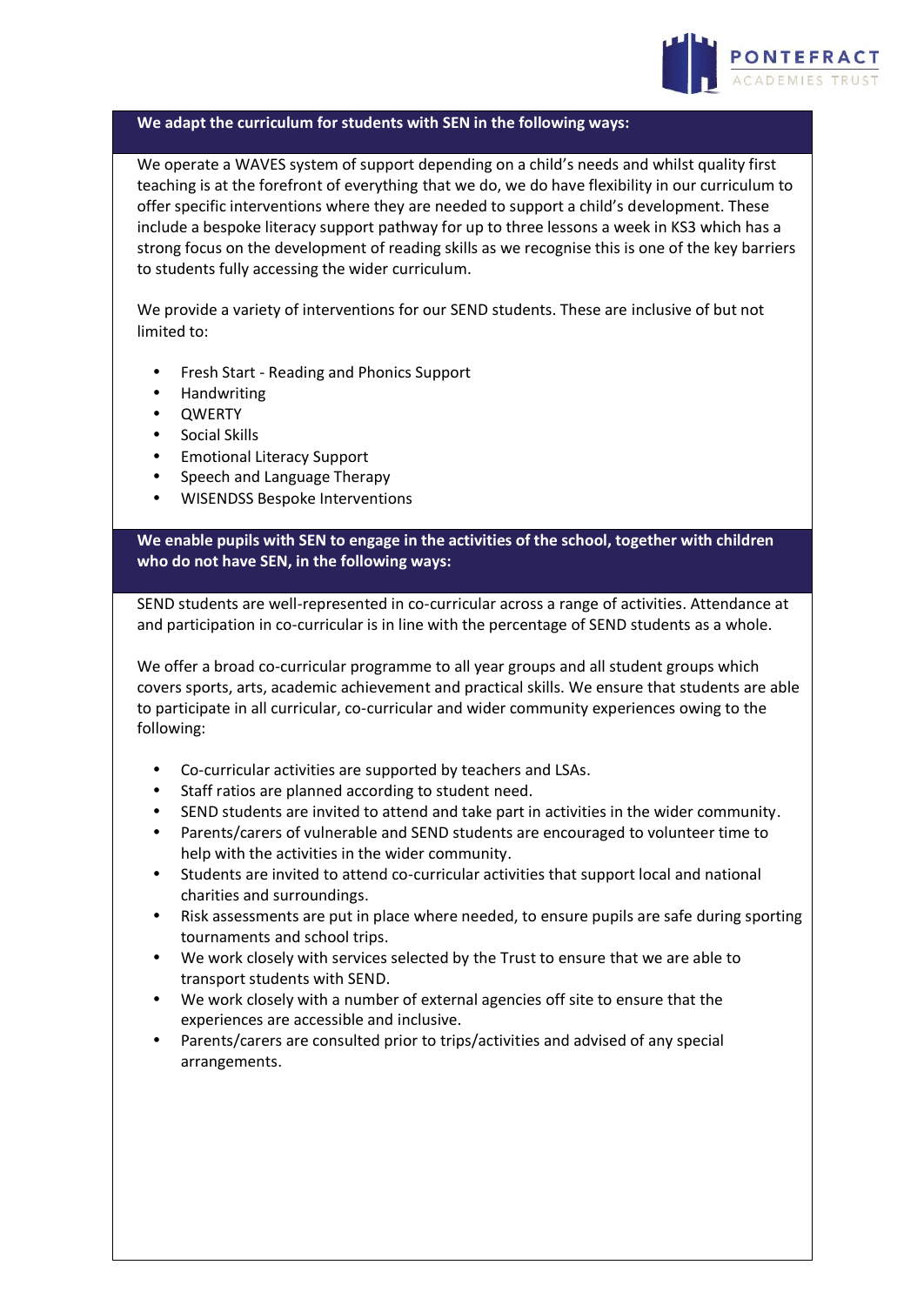

**The following emotional, mental and social support is available for pupils with SEN:**

- Students with SEMH difficulty have access to work with trained ELSAs in school, as part of regular sessions or one off SEMH 'First Aid'.
- There is a referral process and tracker in place for the extended pastoral team who refer students with SEMH needs to relevant external agencies and services, where appropriate.
- These include Future in Mind, Kooth, CAMHS and STAR Bereavement services.
- The Student Liaison Officers are a non-teaching pastoral team who work in conjunction with the DSL and DDSL to ensure on the ground support for students with SEMH difficulty is available.
- Students also access SMSC curriculum time which considers SEMH and how they can promote and practice positive SEMH.
- Where appropriate, risk assessments are made and shared with relevant staff to support severe SEMH difficulty and risk of self-harm.
- Our Learning Support Assistants receive a CPD package which provides them with a skillset to deliver personalised student interventions. This is inclusive of but not limited to, Speech and Language Therapy, Social Skills Group, and ELSA.
- We host termly Team Around the School Meetings where students are raised to a multitude of services available in the Local Authority. Parental consent is sought to access these services.
- WF-I-CAN is a place for young people to find information, advice and self-care tips. [www.WF-I-CAN.co.uk](http://www.wf-i-can.co.uk/)

### **In addition, we use the services of the following specialists:**

We work closely in partnership with a variety of external agencies. These include:

- WISENDSS (Wakefield Inclusion Special Educational Needs and Disabilities Support Service).
- Educational Psychology Service.
- Speech and Language Therapy.
- Occupational Therapy.
- School Nurse.
- Children's Therapy Services (Physio).
- Children and Adult Mental Health (CAMHS).
- Community Paediatrics.
- Team Around School (TAS).
- Children's Impairment Team (Teacher of the deaf).
- Early Help Hub.
- Educational Improvement Teacher.

Parents/carers are consulted before students are referred to an outside service.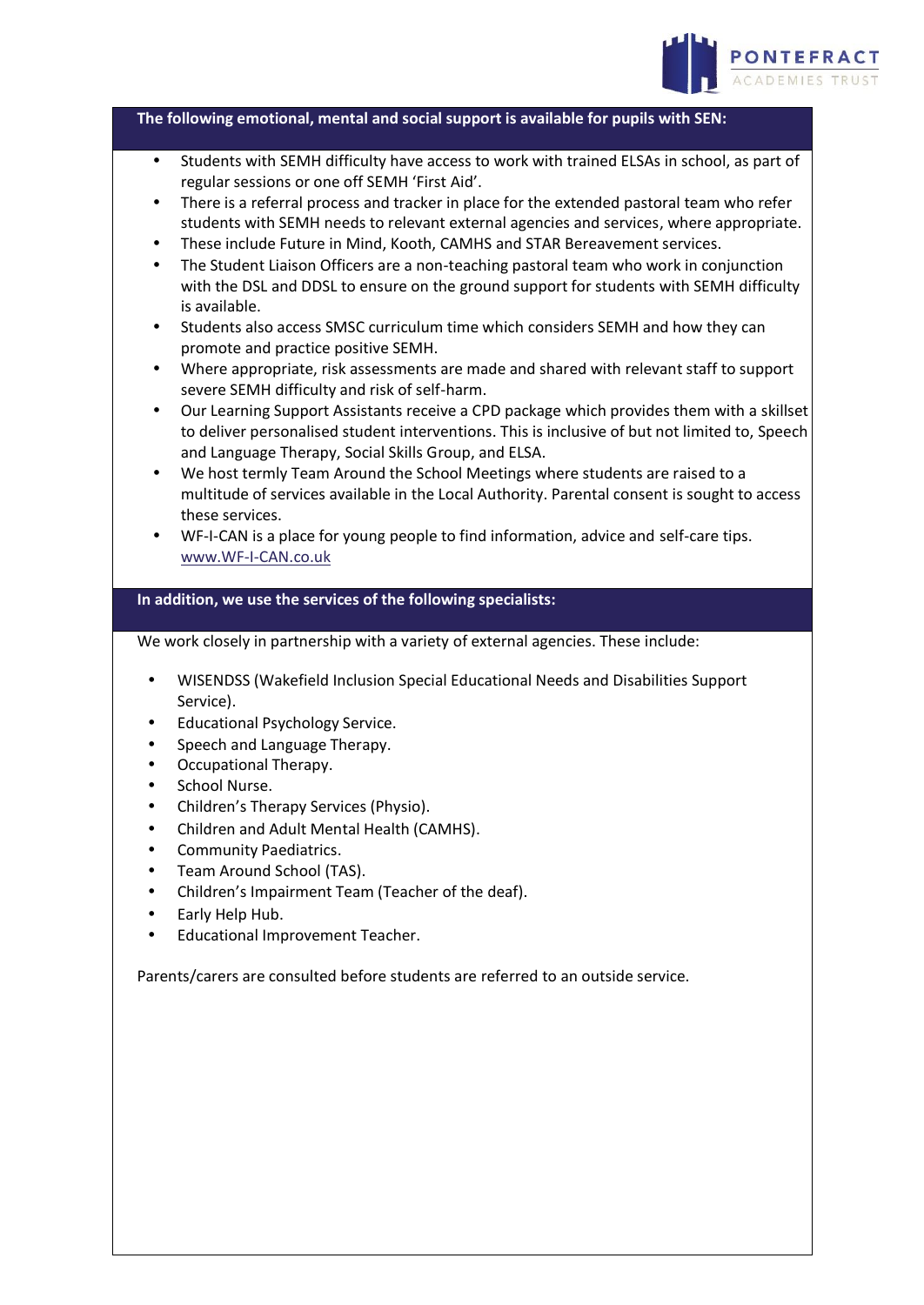

#### **We currently possess the following equipment and facilities to assist our pupils with SEN:**

To provide for sensory and physical needs we have the following adjustments in place:

- Wheelchair accessibility in most buildings.
- Disabled parking.
- The main school building has appropriate disabled changing and toilet facilities.
- There are ramps to increase accessibility.
- Stone steps in the historic areas of school have illuminous edging.
- The school has an accessibility policy.
- Staff receive relevant CPD on specific, individual student disability and medical conditions which are debilitating.
- Adaptations to the timetable and rooming where necessary, to ensure accessibility in the building.
- PEEPS are in place in the event of an emergency which supports the safe movement of disabled or injured students.
- Risk assessments are completed where appropriate and shared with relevant staff to ensure the safe movement of students with a disability around the building and facilities.
- Adequately trained staff are deployed on trips to manage and meet the requirements of risk assessments.

# **Our arrangements for ensuring the involvement of parents/carers of students with SEN are as follows:**

Communication with parents/carers is key to ensuring the success of our SEND students. We strive for triangulation between school, parents/carers, the student and any external agencies involved. We hold an open door policy and welcome parents/carers to make appointments with the SEND department as often as they feel necessary.

- Parents/carers are invited to meet with class teachers and the SENCO through Parent Consultation Evenings.
- Parents/carers are also consulted at the point that students are placed on the SEN register or removed from the register.
- Pen Portraits are written and reviewed three times per academic year in consultation with students and parents/carers.
- Termly Coffee Mornings are held to provide parents/carers with an opportunity to discuss their child's needs and progress with the SEND department and external agencies from the Local Authority. This also provides parents/carers with the opportunity to seek support where barriers may present at home, but not within the school setting.
- We hold additional transition meetings with students in years five and six to support their transition to secondary school. This is inclusive of additional transition tours, a SEND Transition Morning and the Year 6 Open Evening.
- A range of SEND students are invited to termly Headteacher's Breakfasts in which they are invited to share their views on aspects of provision and their school experience.
- A termly SEND Newsletter that shares key information around SEND provision and celebrates student successes.
- EHCP annual reviews are completed at least once per academic year, however, interim reviews are held as and when required. Parents/carers and students are integral to the review process for MSP and EHCP and are always represented and invited in line with guidance. Key workers are allocated to students with EHCPs and MSPs as a point of regular pastoral contact for both students and parents/carers.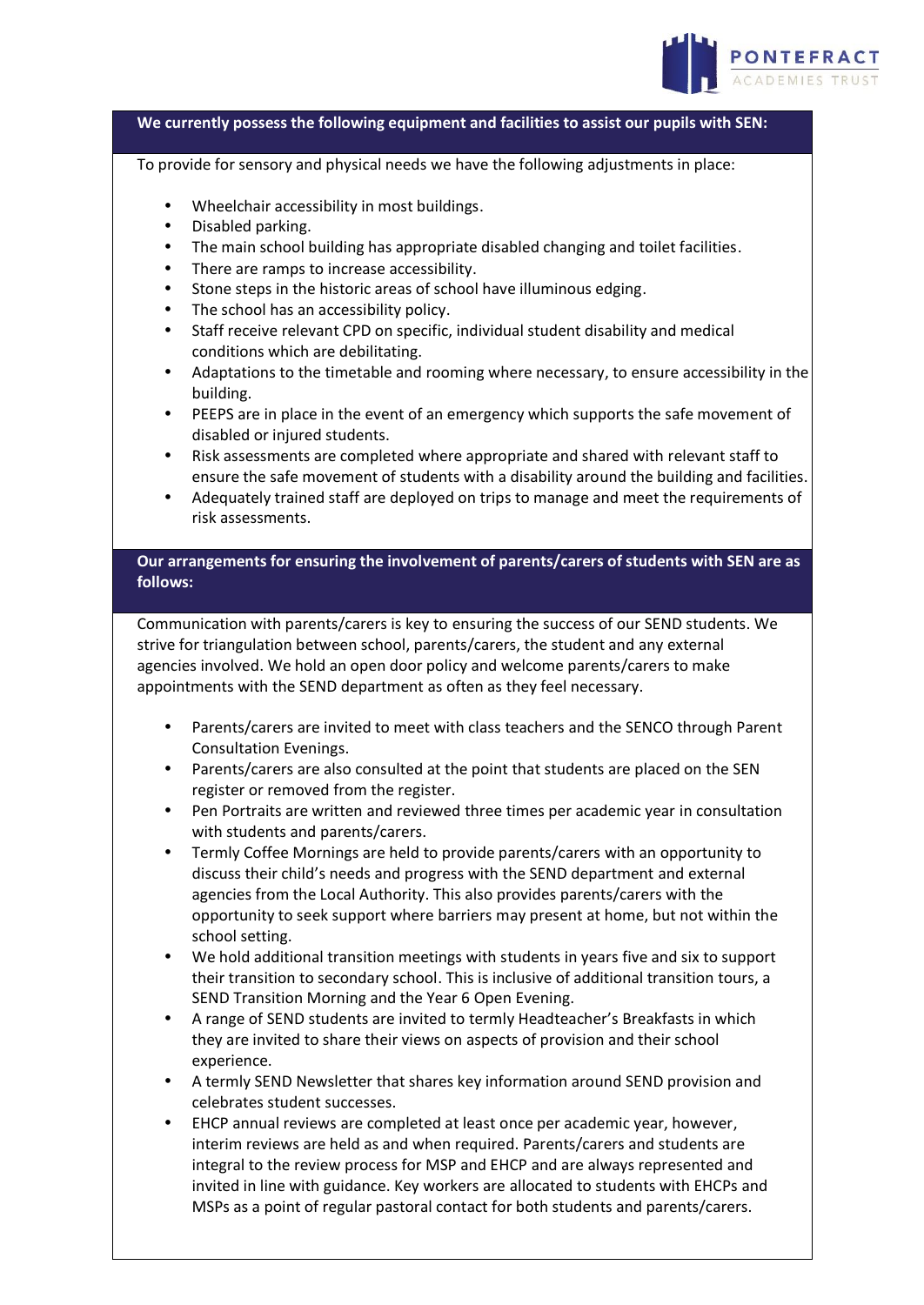

**Our arrangements regarding complaints from parents/carers of pupils with SEN are as follows:**

- Parents/carers are invited to follow the school's Complaints Procedure. Initially, parents/carers are invited to discuss any concerns with the relevant member of staff, including the SENCO.
- We are open and honest and will always try our best to rectify any issues that arise. We are keen to receive feedback and regular communication. Experience tells us that the earlier we can hear about a problem, the quicker we can resolve or explain it.
- If you have a concern regarding your child's educational needs, contact the school SENCO or Assistant SENCO in the first instance and they will hopefully be able to resolve the situation.
- If the agreed outcome is not satisfactory then please refer to the Complaints Procedure on our website, or contact the Headteacher's PA.
- We hold Coffee Mornings in school to discuss with parents/carers the external SEND support on offer and any support available from the Local Authority.
- We hold termly SEND External Agency Drop-in sessions to discuss any students who may present with any underlying SEND needs.

**We work with the following bodies to ensure the best possible provision for our pupils with SEN:**

Wakefield's Local Offer, explaining what is available on a Local Authority basis can be found using the following link: [http://wakefield.mylocaloffer.org](http://wakefield.mylocaloffer.org/)

- The school works with numerous external agencies to make sure that SEND students get the best education possible.
- The school works closely with the Local Authority to make sure that there is a joined up approach in terms of supporting all SEND students in our care.
- These external agencies have regular drop in sessions throughout the year where parents/carers can speak to them for advice and re-assurance regarding their child.
- These external agencies also deliver drop in sessions and CPD to staff throughout the year.

We work closely in partnership with a variety of external agencies within the Local Authority. The provision provided depends on the needs of individual students, but can include the following:

**WISENDSS (Wakefield Inclusion Special Educational Needs and Disabilities Support Service) -** Planning meetings are held termly alongside the Education Psychology Service. Observations of students can be completed, assessments and training for staff. The Learning Support Service has now moved across to be part of the WISENDSS Team, helping them to align their central advisory services to schools.

**Educational Psychology Service (EPS) -** Planning meetings are held termly alongside WISENDSS. This service will provide observations, assessments, reports and training.

**Speech and Language Therapy (SALT) -** The Speech and Language Therapy Service will work with individual students within school, carry out assessments and provide programmes of work to be completed throughout the year.

**Visual/Hearing Impairment Support (SENSS) -** Advisory teachers will attend meetings, write reports, observe students in classes, and provide advice and training for staff to ensure needs are met.

**The School Nurse -** Available to consult with regarding any medical needs. They write health care plans in consultation with school and advise on risk assessments and toileting protocols.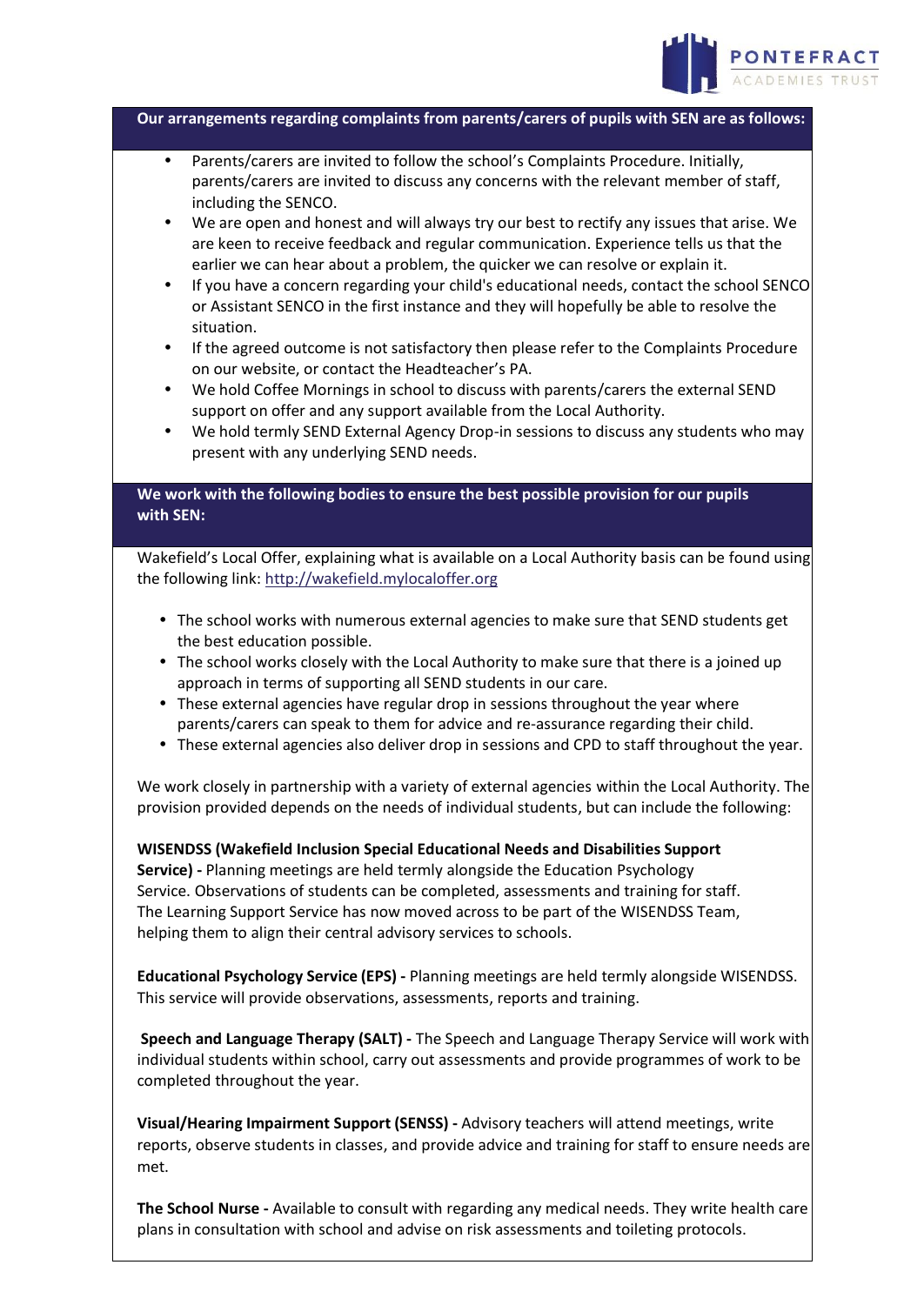

**Children and Adult Mental Health (CAMHS) -** An advisory teacher attends annual planning meetings with the SENCO to provide training and advice to staff, work with groups of students or consult in referrals to CAMHS.

**Children's Therapy Services (OT and Physio) -** School works closely with the hospital service to ensure that staff are trained to deliver OT and Physio programmes provided.

**Team Around the School (TAS) -** A supportive process involving other agencies to gain appropriate support for families to stop them reaching crisis point.

**Parents of children with SEN may find the following support services helpful, in addition to the school's offerings:**

**Wakefield Early Support, Advice, Information and Liaison Service (WESAIL)** Provide advice and support to parents/carers. Contact Number 01924 379015.

### **Castleford Early Help Hub**

Offer a range of services for families and will intervene to help those who need support, at the earliest opportunity. Contact number 01977 722223.

### **Wakefield Parent Carer Forum**

Work together to make a positive difference and improve the quality of life for all SEND children and families in Wakefield [www.wakefieldparentcarers.co.uk](http://www.wakefieldparentcarers.co.uk/) [info@wakefieldparentcarers.co.uk](mailto:info@wakefieldparentcarers.co.uk)

# **Wakefield Awareness Support Project (WASP)**

**S**upporting families of young people either on the Autistic Spectrum (diagnosed or under investigation) or who have other neuro-developmental conditions [enquiries.yorkshire@kids.org.uk](mailto:enquiries.yorkshire@kids.org.uk)

### **WISENDSS Wakefield Inclusion and SEND Support Service**

Provide a team of Inclusion teachers with individual areas of specialisms [SENSS@wakefield.gov.uk](mailto:SENSS@wakefield.gov.uk)

### **Our admission and transitional arrangements for pupils with SEN include:**

- We understand the preparation that needs to go into every new transition; moving up a year group, changing key stage or moving schools.
- We liaise closely with SENART (Wakefield's Special Educational Needs Assessment and Review Team) to read and consult over new Education, Health and Care Plan admissions.
- We deliver enhanced transition work with parents/carers, services and agencies and primary school staff to share crucial information and strategies through an enhanced programme of transition into secondary school.
- During transition from KS2 to KS3, we offer additional visits for students who have EHCP Plans with parents/carers to enhance parental engagement. We also hold additional Trust SENCO Meetings to discuss transition from primary to secondary, including key students and strategies.
- Open Evening for Year 6 students to speak with the SEND Team about provision and meet with key staff.
- We work closely with the SENSS Wakefield Team who provide further transition support, if needed.
- Visits to feeder schools to meet with key staff to discuss successful strategies that can be deployed with SEND students prior to their progression to KS3.
- EHCP students have additional careers meetings with external providers to allow them to have a more comprehensive transition package.
- EHCP students have additional support from form teachers in completing their UCAS College Applications.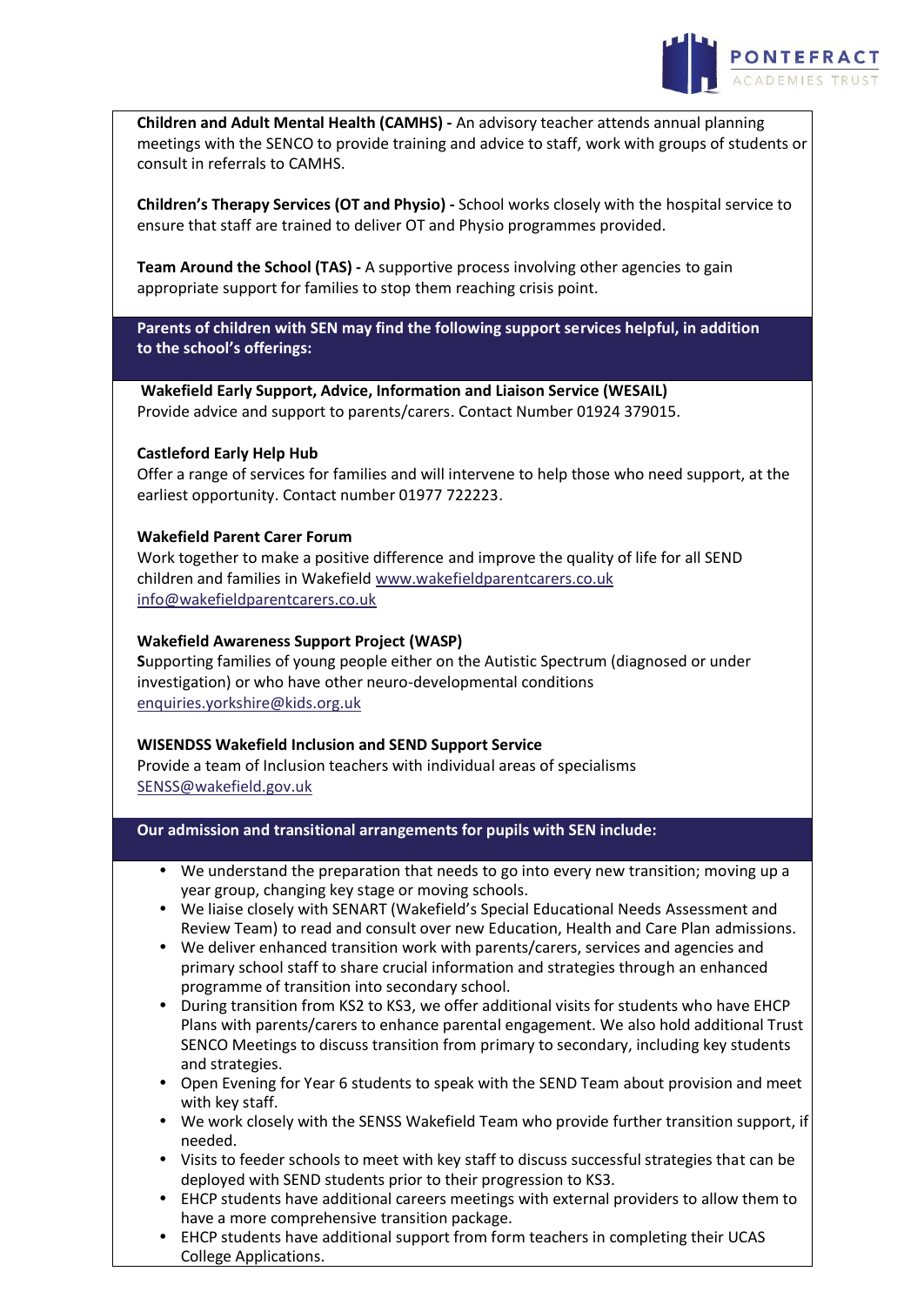

| The King's School: Provision Map<br>This provision map details support that is available to students based on their needs within school and recommendations from external agencies. Please note the<br>provision available to individual students is bespoke and dependent upon their need and external agency guidance. |                                                                                                                                                                                                                                                                                                              |                                                                                                                                                                                                                                                                                                                                                                                                                                                                                                                                                                                             |                                                     |                                                                                                                                                |
|--------------------------------------------------------------------------------------------------------------------------------------------------------------------------------------------------------------------------------------------------------------------------------------------------------------------------|--------------------------------------------------------------------------------------------------------------------------------------------------------------------------------------------------------------------------------------------------------------------------------------------------------------|---------------------------------------------------------------------------------------------------------------------------------------------------------------------------------------------------------------------------------------------------------------------------------------------------------------------------------------------------------------------------------------------------------------------------------------------------------------------------------------------------------------------------------------------------------------------------------------------|-----------------------------------------------------|------------------------------------------------------------------------------------------------------------------------------------------------|
| <b>PROVISION</b>                                                                                                                                                                                                                                                                                                         | <b>COGNITION AND LEARNING</b>                                                                                                                                                                                                                                                                                | <b>COMMUNICATION AND</b><br><b>INTERACTION</b>                                                                                                                                                                                                                                                                                                                                                                                                                                                                                                                                              | <b>SOCIAL EMOTIONAL AND</b><br><b>MENTAL HEALTH</b> | <b>SENSORY AND/OR PHYSICAL</b>                                                                                                                 |
| <b>TRANSITION</b>                                                                                                                                                                                                                                                                                                        | $\bullet$<br>SENCO meeting with Year 6 Teacher/ Primary SENCO.<br>$\bullet$<br>1:1 tours available as required.<br>$\bullet$<br>$\bullet$<br>$\bullet$<br>$\bullet$<br>themselves to students.<br>$\bullet$<br>$\bullet$<br>Open evenings.<br>$\bullet$<br>$\bullet$<br>Post 16 College visits.<br>$\bullet$ | SENCO available to discuss needs with parents/carers at open days.<br>Liaison with education settings and request of information from prior educational establishment/send information, as required.<br>Pre-visits arranged to new education setting, such as college, or arrangements made for staff to come to The King's School to introduce<br>Liaison with external agencies regarding individual students, as required.<br>SEND transition visit(s) as required that are bespoke to individual needs.<br>Arrangement of careers interviews to support students with their transition. |                                                     | Initial SEND information gathered from parents/carers and students through application process and development of a Pen Portrait, if required. |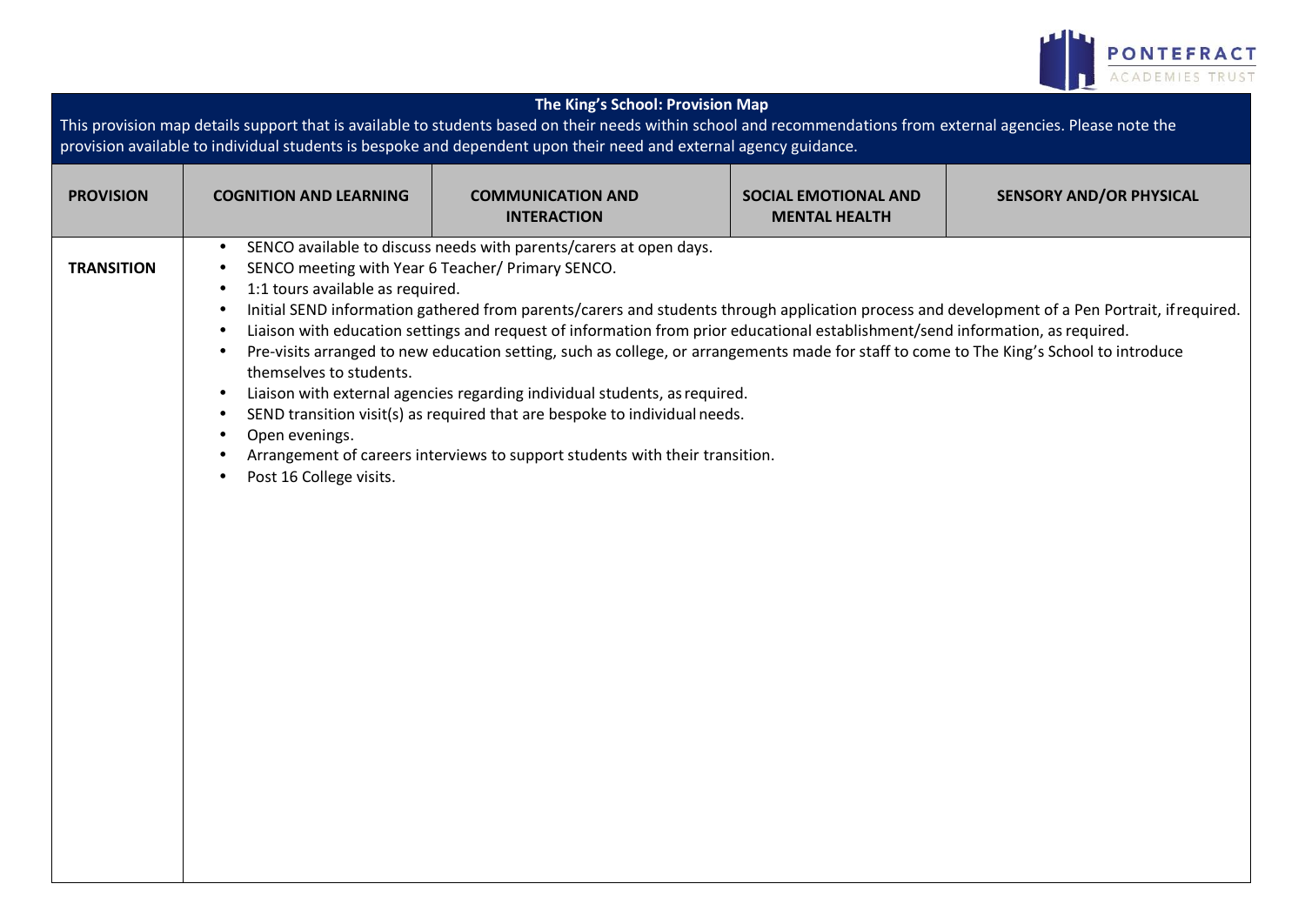

| Wave 1 High<br>quality<br>teaching and<br>learning in the<br>classroom for<br>all students | Whole staff training/CPD, as required.<br>$\bullet$<br>Differentiation in all classrooms through: Planning / Resources / Task / Delivery / Outcome / Homework / Curriculum Resources.<br>$\bullet$<br>Range of pedagogical approaches to support different learning styles.<br>$\bullet$<br>Structured classroom routines.<br>$\bullet$<br>Online resources available for accessing off site to support learning.<br>$\bullet$ |
|--------------------------------------------------------------------------------------------|--------------------------------------------------------------------------------------------------------------------------------------------------------------------------------------------------------------------------------------------------------------------------------------------------------------------------------------------------------------------------------------------------------------------------------|
|                                                                                            | Regular assessment, tracking, review and reporting.<br>$\bullet$<br>$\bullet$                                                                                                                                                                                                                                                                                                                                                  |
|                                                                                            | Small group intervention, revision and supplementary coursework sessions.<br>Consistent Behaviour for Learning at the heart of all lessons.<br>٠                                                                                                                                                                                                                                                                               |
|                                                                                            | Opportunities for individual, paired, small group and full class tasks and discussions within classrooms.<br>$\bullet$                                                                                                                                                                                                                                                                                                         |
|                                                                                            | Wide range of support accessible: Teacher, Form Tutor, SLO, SENCO, Assistant SENCO, LSAs.<br>٠                                                                                                                                                                                                                                                                                                                                 |
|                                                                                            | High level of positive praise.<br>$\bullet$                                                                                                                                                                                                                                                                                                                                                                                    |
|                                                                                            | Teacher support with revision and homework via SMHW and Google Classrooms.<br>$\bullet$                                                                                                                                                                                                                                                                                                                                        |
|                                                                                            | Use of Bromcom to make teachers aware of student needs.<br>$\bullet$                                                                                                                                                                                                                                                                                                                                                           |
|                                                                                            | High expectations and challenge for all learners.<br>$\bullet$                                                                                                                                                                                                                                                                                                                                                                 |
|                                                                                            | Clear learning focus and success criteria in all lessons.<br>$\bullet$                                                                                                                                                                                                                                                                                                                                                         |
|                                                                                            | Pastoral support from Student Liaison Officers (SLOs) and Form Tutors. Access to a variety of options and choices at KS4.<br>٠                                                                                                                                                                                                                                                                                                 |
|                                                                                            | Access to a wide variety of co-curricular activities<br>٠                                                                                                                                                                                                                                                                                                                                                                      |
|                                                                                            | Access to additional after school 'achieve' sessions.<br>$\bullet$                                                                                                                                                                                                                                                                                                                                                             |
|                                                                                            | Regular data collection and analysis to identify early underachievement sub-groups and individuals.<br>٠<br>Spiritual, Moral, Social and Cultural development targeted assemblies and deeper learning days.<br>$\bullet$                                                                                                                                                                                                       |
|                                                                                            | Meet and greet students on arrival to school, lessons and at the end of the day.<br>$\bullet$                                                                                                                                                                                                                                                                                                                                  |
|                                                                                            | Staff supervision at unstructured/social times.<br>$\bullet$                                                                                                                                                                                                                                                                                                                                                                   |
|                                                                                            | Modifications to buildings e.g. ramps/lift access.<br>$\bullet$                                                                                                                                                                                                                                                                                                                                                                |
|                                                                                            |                                                                                                                                                                                                                                                                                                                                                                                                                                |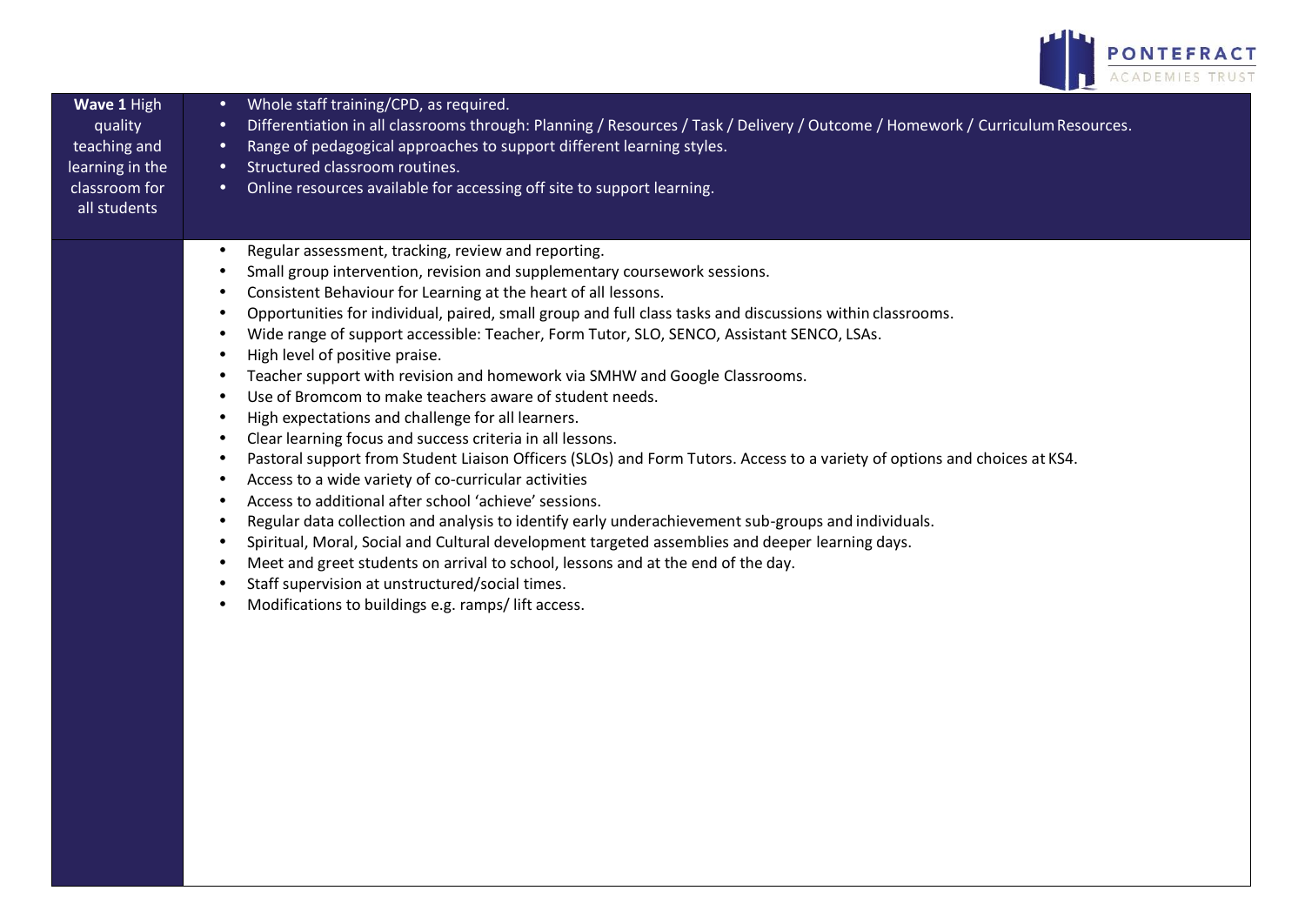

| <b>Wave 2</b><br>Targeted<br>support within<br>the classroom | Pen portrait shared with<br>$\bullet$<br>staff.<br>Regular check ins from a<br>$\bullet$<br>familiar adult to check<br>understanding of task $-$<br>ask student to summarise<br>or clarify an instruction.                                                                                                                                                                                                                                                                                                                                                                                                                                                                                                                                                                                                                                       | Pen portrait shared<br>with staff.<br>Clear direction in<br>group work, e.g.<br>specify roles.                                           | Pen portrait shared<br>$\bullet$<br>with staff.<br>Early exit pass, if<br>$\bullet$<br>required.                                                                                                                                                        | Pen portrait shared with staff.<br>Access to the disabled<br>$\bullet$<br>toilet/lift, if required.<br>Consideration of seating position<br>$\bullet$<br>in lessons. |
|--------------------------------------------------------------|--------------------------------------------------------------------------------------------------------------------------------------------------------------------------------------------------------------------------------------------------------------------------------------------------------------------------------------------------------------------------------------------------------------------------------------------------------------------------------------------------------------------------------------------------------------------------------------------------------------------------------------------------------------------------------------------------------------------------------------------------------------------------------------------------------------------------------------------------|------------------------------------------------------------------------------------------------------------------------------------------|---------------------------------------------------------------------------------------------------------------------------------------------------------------------------------------------------------------------------------------------------------|----------------------------------------------------------------------------------------------------------------------------------------------------------------------|
|                                                              | Enhanced use of visuals to<br>$\bullet$<br>support students to achieve<br>the success criteria e.g. task<br>planner as required.<br>Chunked instructions using<br>simple language and<br>repetition of instructions.<br>Range of methods used for<br>$\bullet$<br>students to demonstrate<br>their knowledge (e.g. laptop,<br>peer discussion, LSA scribing,<br>cloze passages).<br>Access to a laptop in<br>lessons for extended<br>pieces of writing, as<br>required.<br>In class LSA support<br>(targeted in core lessons,<br>as appropriate).<br>Differentiated<br>curriculum/assessments.<br>Coloured overlays/paper.<br>Additional teacher or LSA<br>support in lesson, as<br>required for regular<br>prompts and check ins.<br>Writing frames to support.<br>Use of visuals to learning<br>tasks, where possible<br>(particularly Maths). | Revisit specific<br>vocabulary in lessons<br>using SALT strategies<br>as required.<br>Enhanced use of<br>visual timers and<br>resources. | Pre-warn of changes,<br>$\bullet$<br>where possible.<br>Not to question in<br>$\bullet$<br>front of class unless<br>volunteers (if<br>appropriate).<br>Well-being check ins<br>$\bullet$<br>from SLO as required.<br>Form Tutor check ins.<br>$\bullet$ | Hand-outs to be provided,<br>where appropriate.<br>Toilet pass for medical reasons.<br>Adaptions to PE curriculum,<br>as required.                                   |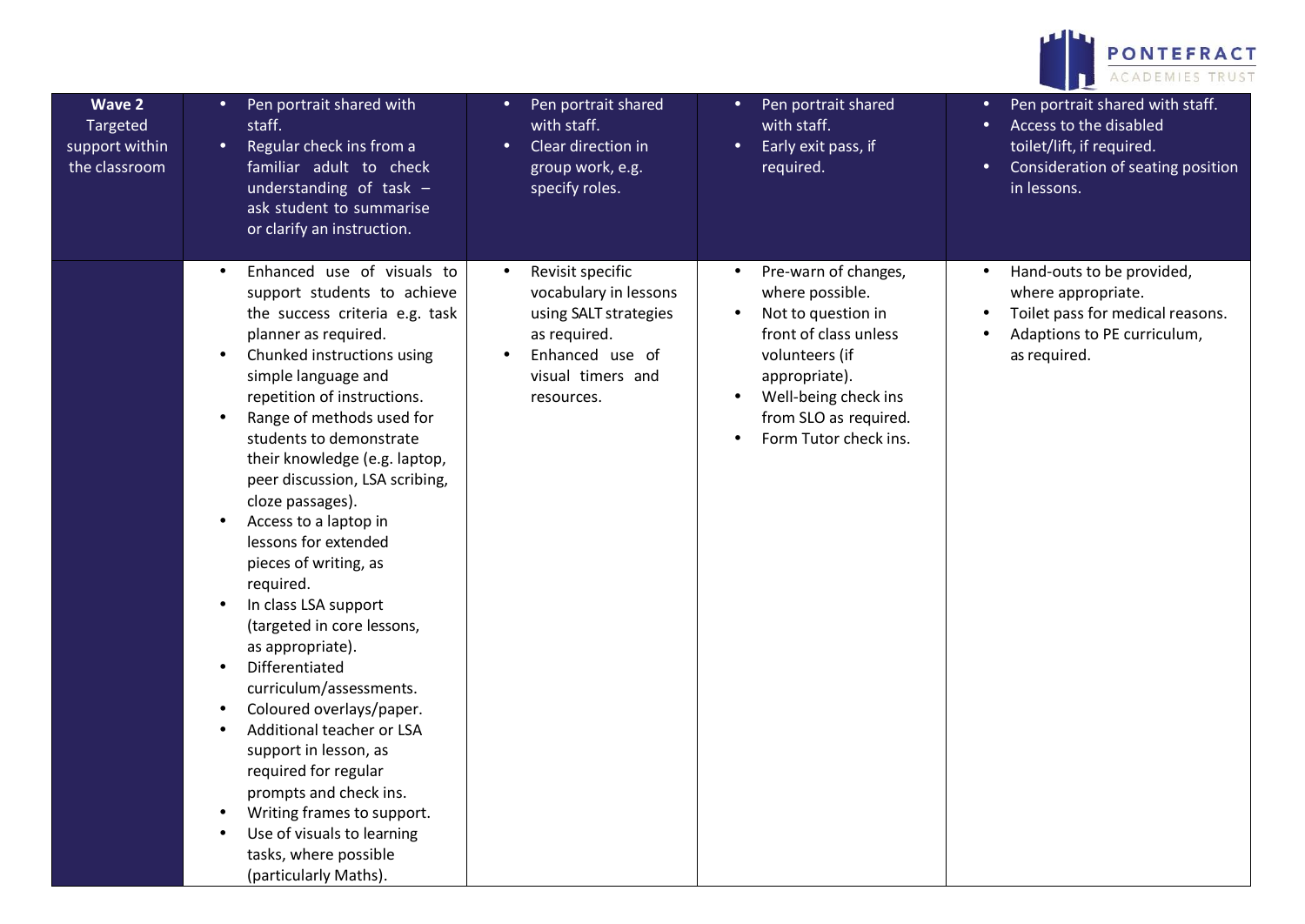

|                                                                                | Additional time to process<br>and produce a verbal<br>response to a question.<br>Reduced class sizes for Y4<br>groups in core subjects.                                                                                                                                                                                                                                                                                                                                                                                                                                 |                                                                                                                                                                                                                                                                                                                                                                                                                                                                                                  |                                                                                                                                                                                                                                                                                                                                                                                                                                                                                                                          |                                                                                                                                                                                                                                                              |
|--------------------------------------------------------------------------------|-------------------------------------------------------------------------------------------------------------------------------------------------------------------------------------------------------------------------------------------------------------------------------------------------------------------------------------------------------------------------------------------------------------------------------------------------------------------------------------------------------------------------------------------------------------------------|--------------------------------------------------------------------------------------------------------------------------------------------------------------------------------------------------------------------------------------------------------------------------------------------------------------------------------------------------------------------------------------------------------------------------------------------------------------------------------------------------|--------------------------------------------------------------------------------------------------------------------------------------------------------------------------------------------------------------------------------------------------------------------------------------------------------------------------------------------------------------------------------------------------------------------------------------------------------------------------------------------------------------------------|--------------------------------------------------------------------------------------------------------------------------------------------------------------------------------------------------------------------------------------------------------------|
| Wave 3<br>Specific<br>personalised<br>intervention<br>outside the<br>classroom | Literacy catch up<br>$\bullet$<br>programmes e.g. Lexia,<br>Fresh start, the LIT<br>programme.<br><b>Accelerated Reader.</b><br>$\bullet$                                                                                                                                                                                                                                                                                                                                                                                                                               | Skills for Life<br>$\bullet$<br>intervention<br>package: Prosper<br>Intervention,<br>covering Risk and<br>Resilience/Social                                                                                                                                                                                                                                                                                                                                                                      | Access to specialised<br>$\bullet$<br>equipment to support<br>individual learning on<br>consultation with<br>appropriate external<br>agencies.                                                                                                                                                                                                                                                                                                                                                                           | Individual Health and Care<br>$\bullet$<br>Plan, if appropriate.<br><b>Occupational Therapy</b><br>involvement.<br><b>SEND Parent/Carer Coffee</b><br>$\bullet$<br><b>Mornings</b><br>SENCO meet with<br>$\bullet$<br>parents/carers at Parents<br>Evenings. |
|                                                                                | <b>SEND KS3 Homework</b><br>$\bullet$<br>Support Club.<br>Formal exam access<br>arrangements.<br>Access to EPS, SALT,<br>$\bullet$<br>WISENDSS support, as<br>required.<br>Access to specialised<br>$\bullet$<br>equipment to support<br>individual learning on<br>consultation with<br>appropriate external<br>agencies.<br>SENCO support with option<br>choices.<br>SENCO meets with<br>$\bullet$<br>parents/carers at Parents<br>Evenings.<br>Termly progress update to<br>$\bullet$<br>parents/carers regarding<br>interventions.<br><b>Annual EHCP/MSP Reviews</b> | Skills/Learning for<br>Living.<br>Talk about books.<br>Safe space.<br><b>SALT</b> intervention:<br>word webs, Black<br>Sheep Press, Comic<br><b>Strip Conversations.</b><br><b>SEND Parent/Carer</b><br>Coffee Mornings.<br>SENCO meets with<br>$\bullet$<br>parents/carers<br>at<br>Parents Evenings.<br>Termly progress<br>$\bullet$<br>update to<br>parents/carers<br>regarding<br>interventions.<br>Annual EHCP/MSP<br>Reviews.<br>Skills for life- Social<br>skills baseline and<br>review. | Skills for Life<br>$\bullet$<br>intervention package:<br>Prosper Intervention,<br>covering Risk and<br>Resilience/Learning for<br>Living.<br><b>EBSA</b> intervention<br>(guided by EPS).<br>Homunculi Intervention<br>$\bullet$<br>(guided by EPS).<br>CAMHS support.<br>Safe space.<br>Formal exam access<br>arrangements.<br>Postcards home for<br>$\bullet$<br>additional praise<br>Check in time from SLO<br>$\bullet$<br>at break times, as<br>required.<br>Bespoke, phased<br>reintegration/reduced<br>timetable. | Termly progress update to<br>$\bullet$<br>parents/carers regarding<br>interventions.<br>Annual EHCP/MSP Reviews.<br><b>Education Welfare Officer.</b><br>Skills for life - Social skills<br>baseline and review.                                             |